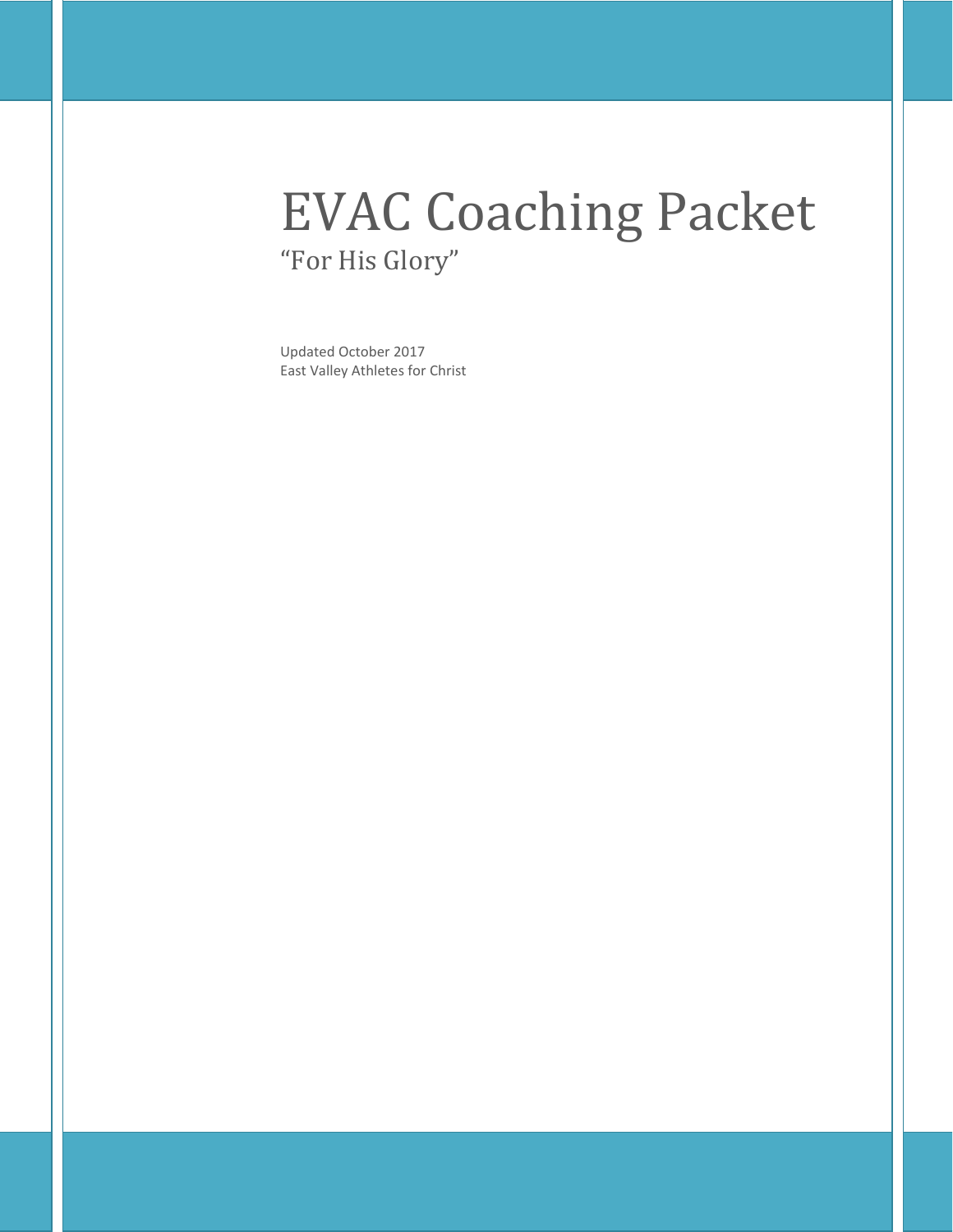# **INTRODUCTION**

The EVAC coaching packet provides EVAC volunteer coaches with a clear understanding of their responsibilities to EVAC as a whole, to individual players, to parents and to the EVAC Board. Questions that arise during the course of a season that are not covered in this packet will be referred to the EVAC Athletic Director for resolution.

East Valley Athletes for Christ is a non-profit organization that exists to provide home school youth an opportunity to compete in athletics in a Christ-like fashion. EVAC coaches must apply for this volunteer position and be approved by the EVAC Board. EVAC coaches serve at the pleasure of the EVAC Board and may be dismissed by the EVAC Board if the coach does not adhere to all areas of this coaching packet.

EVAC encourages high level athletic competition by all coaches and players in practice and games. This competition is not a "win at all costs" philosophy rather an attitude of sportsmanship, intensity, spiritual humility and a Christ-like attitude. Coaches are expected to do their best to prepare teams to give 100% effort, use strategy, play by the rules and present themselves in a manner that honors Jesus Christ on and off the court or field.

The EVAC Board realizes the tremendous sacrifice our volunteer coaches make for our athletes. One of the goals of the Board is to provide guidance and oversight but not to interfere with the coach's freedom to coach during practices and games. Coaches are expected to be an example for players in character and spiritual growth. Coaches are encouraged to engage in Christian devotions when time permits and prayer before and after practices and games.

EVAC competes in the Canyon Athletic Association and will adhere to their constitution and rules at all times during the season.

ALL EVAC FORMS REFERENCED IN THIS PACKET WILL BE AVAILABLE UNDER DOWNLOADABLE FILES ON [WWW.EVACSPORTS.ORG](http://www.evacsports.org/)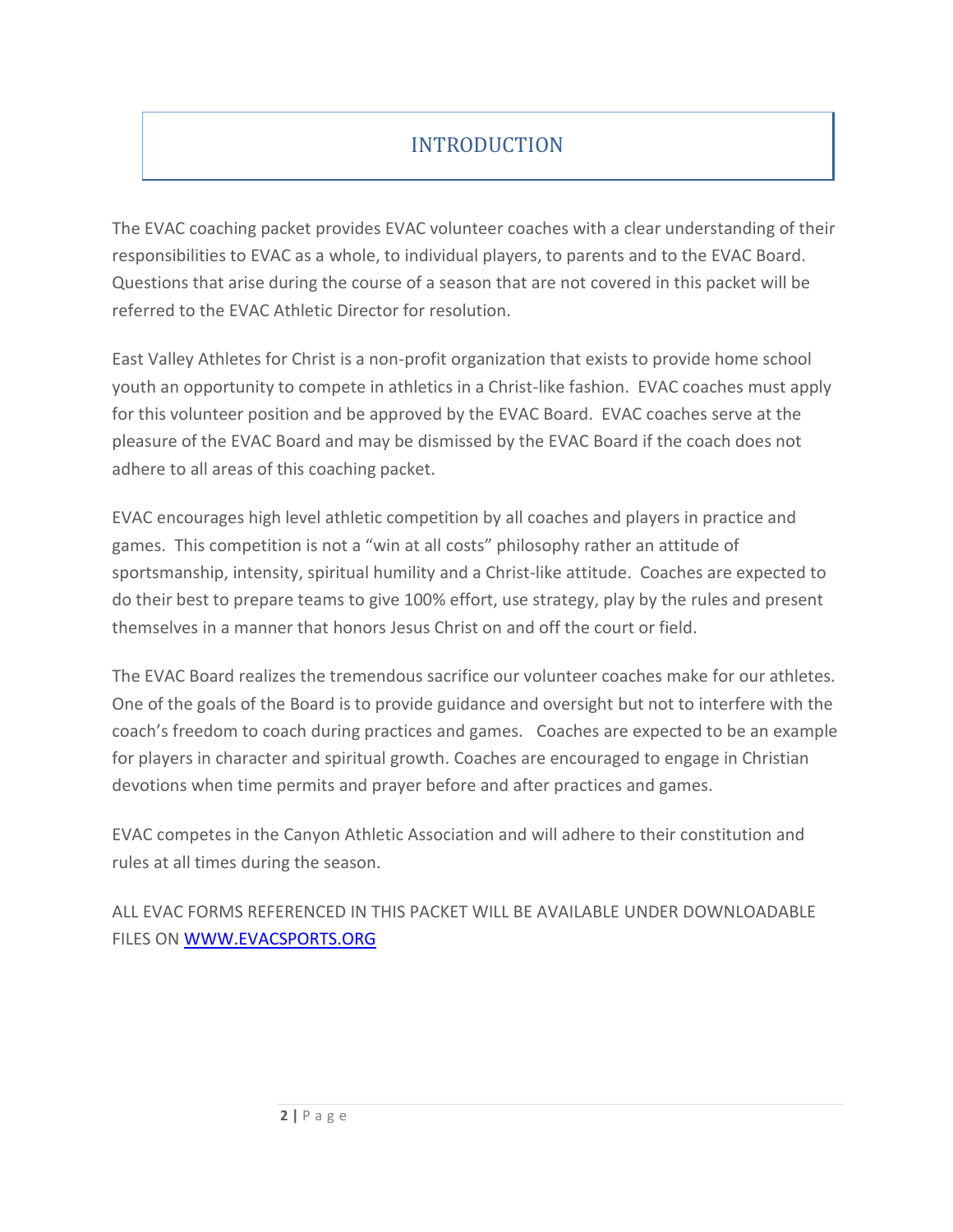### **MISSION STATEMENT**

East Valley Athletes for Christ (EVAC) is an association of homeschool families dedicated to exemplifying Christ while participating in athletic competition. It is the goal of EVAC to encourage the hearts and minds of the participating homeschool youth in the love and likeness of Christ.

### EVAC STATEMENT OF FAITH

We believe the Bible is the inerrant, inspired Word of God and that it is our final authority in all matters.

II Timothy 3:16-17 – II Peter 1:20-21

We believe God is a person, eternally existing as the Trinity in unity – Father, Son (Jesus Christ), and Holy Spirit – three persons, one God.

Matthew 26:19 – I Corinthians 8:6

We believe in Jesus' virgin birth, sinless life, miracles, and atoning death through His shed blood and His bodily resurrection.

Luke 1:30-55 – John 1:1-15

We believe man was created in the image of God; but fell into separation from God through sin, bringing death to all men.

Genesis 2:16 – Genesis 3:16-19 – Romans 5:12 – Romans 3:10-23 – Romans 6:23

We believe that God creates each person as male or female. These two distinct, complementary genders together reflect the image and nature of God.

Gen. 1:26-27

We believe God ordained marriage to be the union of one man and one woman

Genesis 2:24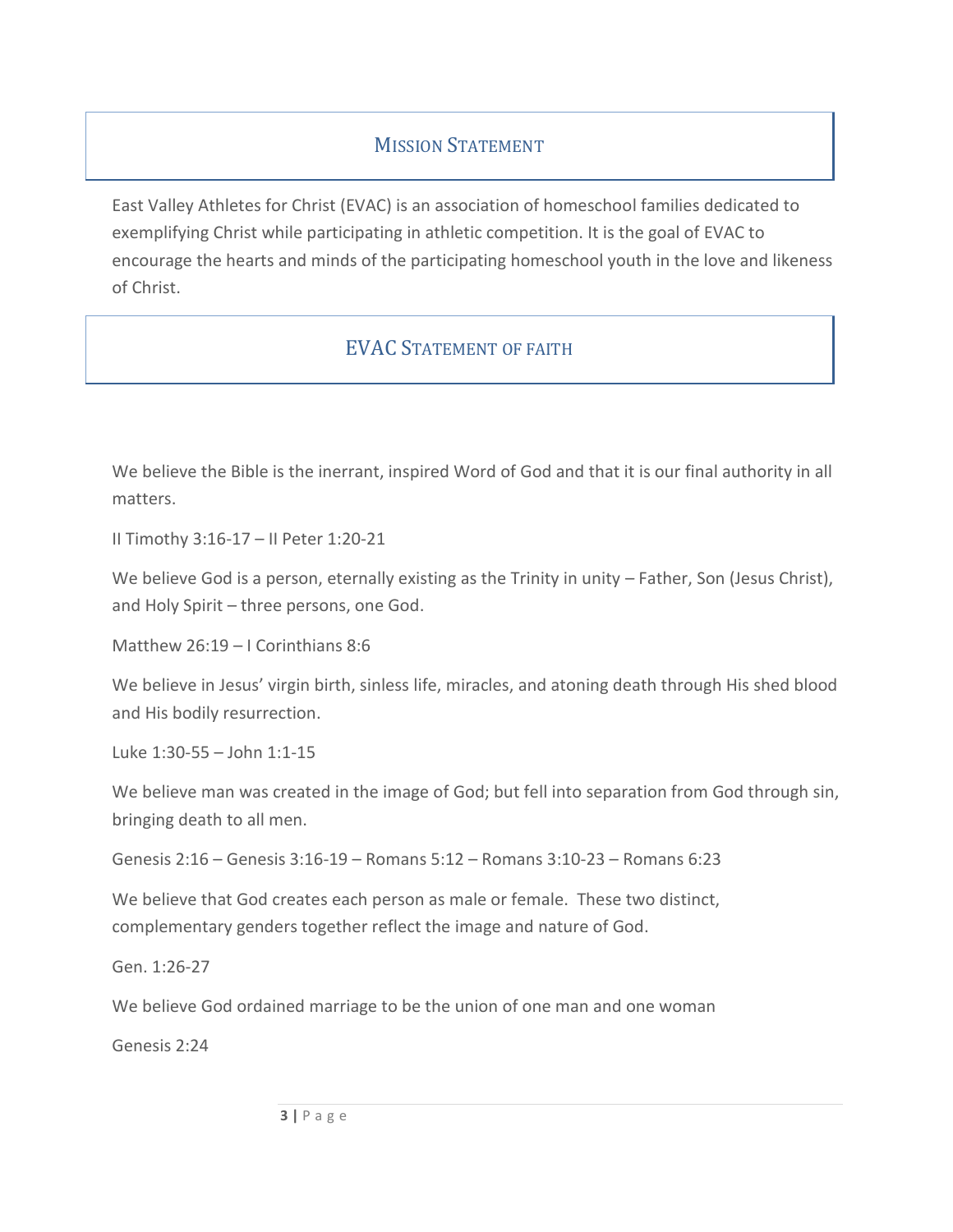We believe salvation is a free gift from God for "whosoever will call upon the name of the Lord." It is by the grace of God, through faith, not any works of any man. Salvation is received through faith in Jesus Christ and His finished work.

Ephesians 2:8-9 – Acts 16:31

## EVAC PLAYER ELIGIBILITY

EVAC is a sport association for home school students. A home school student is defined by EVAC as a student whose total educational experience is directed by the student's parents. In addition, the following eligibility statements are from the Canyon Athletic Association to which EVAC belongs.

Players must take no less than 51% of their schooling through the school's curriculum. Students must be enrolled in 3 core curriculum classes at their school in order to be considered eligible for that school. In a student's last year of high school, they are only required to take as many classes as necessary to complete their graduation requirements in order to be considered eligible.

#### COMMUNITY COLLEGE CLASSES AND EVAC PLAYER ELIGIBILITY:

The EVAC Board of Directors, charter schools, and the community college system recognize that high school students may earn both high school and college credit when enrolled in college classes [\(http://www.mc.maricopa.edu/students/dual/pdfs/DEInstructionPacket.pdf\)](http://www.mc.maricopa.edu/students/dual/pdfs/DEInstructionPacket.pdf). All college classes a home school student takes may be counted for home school credit to fulfill CAA eligibility requirements for home school student. The situation is similar to a student attending a CAA affiliated charter or private school and taking college class through the school. However, if college credits are taken through a charter or private school they would be counted as high school credits from that school and may not be counted toward total home school credits for the purpose of determining eligibility for EVAC.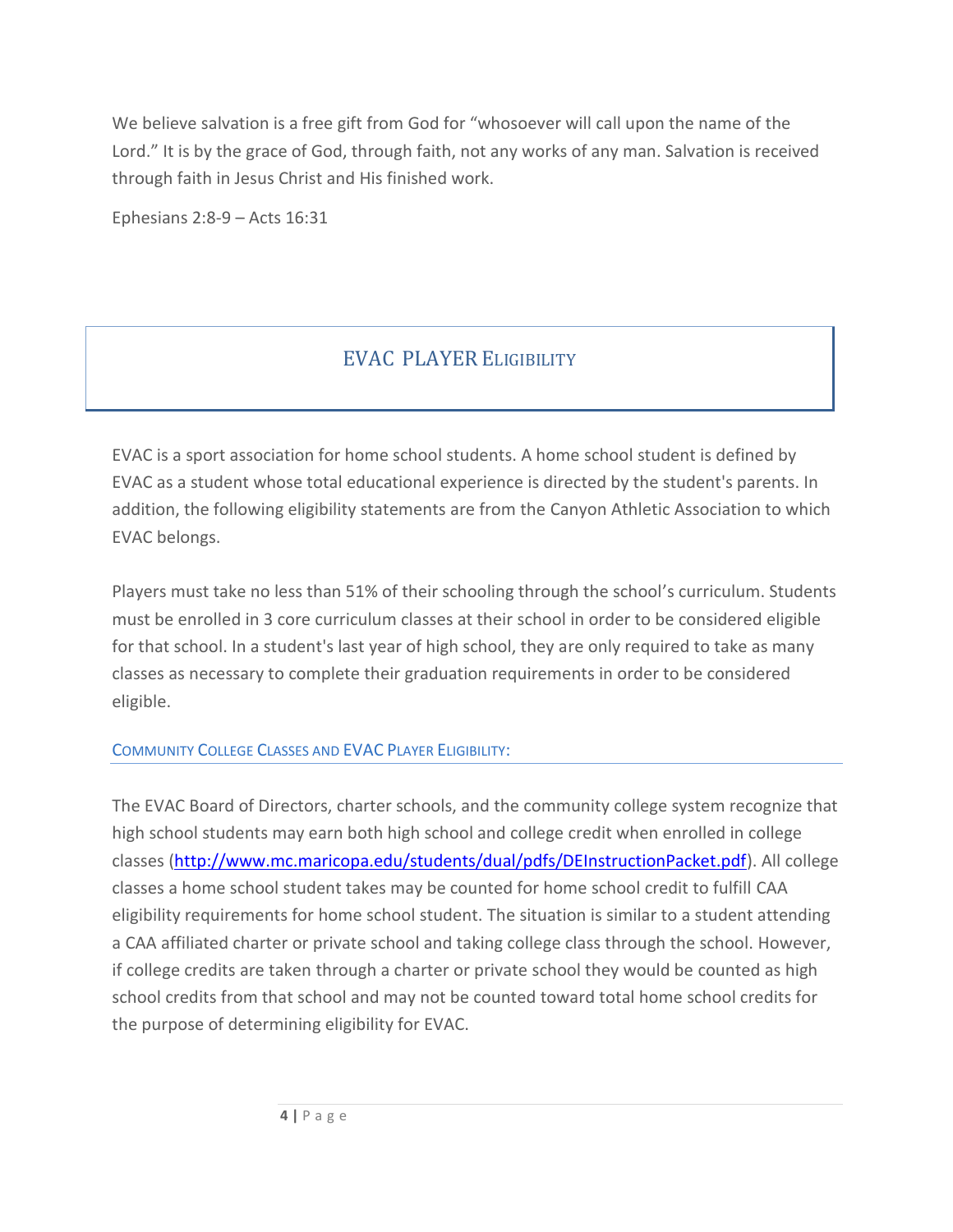# CODE OF CONDUCT FOR EVAC COACHES, PARENTS AND PLAYERS

We believe that athletic competition should demonstrate high ethics and sportsmanship and promote the development of practical biblical character and life skills. We believe that the highest potential of sports is achieved when each player is committed to pursuing victory with honor through biblical character. This code applies to all student athletes, coaches, and parents. These qualities include but are not limited to: integrity, honesty, reliability, loyalty, respect for others, self-control and encouragement toward all team mates, coaches, parents, officials, opposing teams and any others. These qualities are expected to be exhibited in all situations where EVAC is represented, including in our communications, whether that is in-person, or via phone, or online/social media. Students, coaches, or parents that continuously conduct themselves in a way that reflects negatively on the team or organization could be dismissed from participating.

Violations of the EVAC Code of Conduct are to be brought to the person most directly in the line of authority to the violator. Coaches and parents are the authority in situations that involve players. Where necessary, a situation that cannot be handled by a coach or parents is to be brought to the AD and then to the board of directors.

EVAC TEAM/COACHES FINANCIAL POLICIES

Budgets: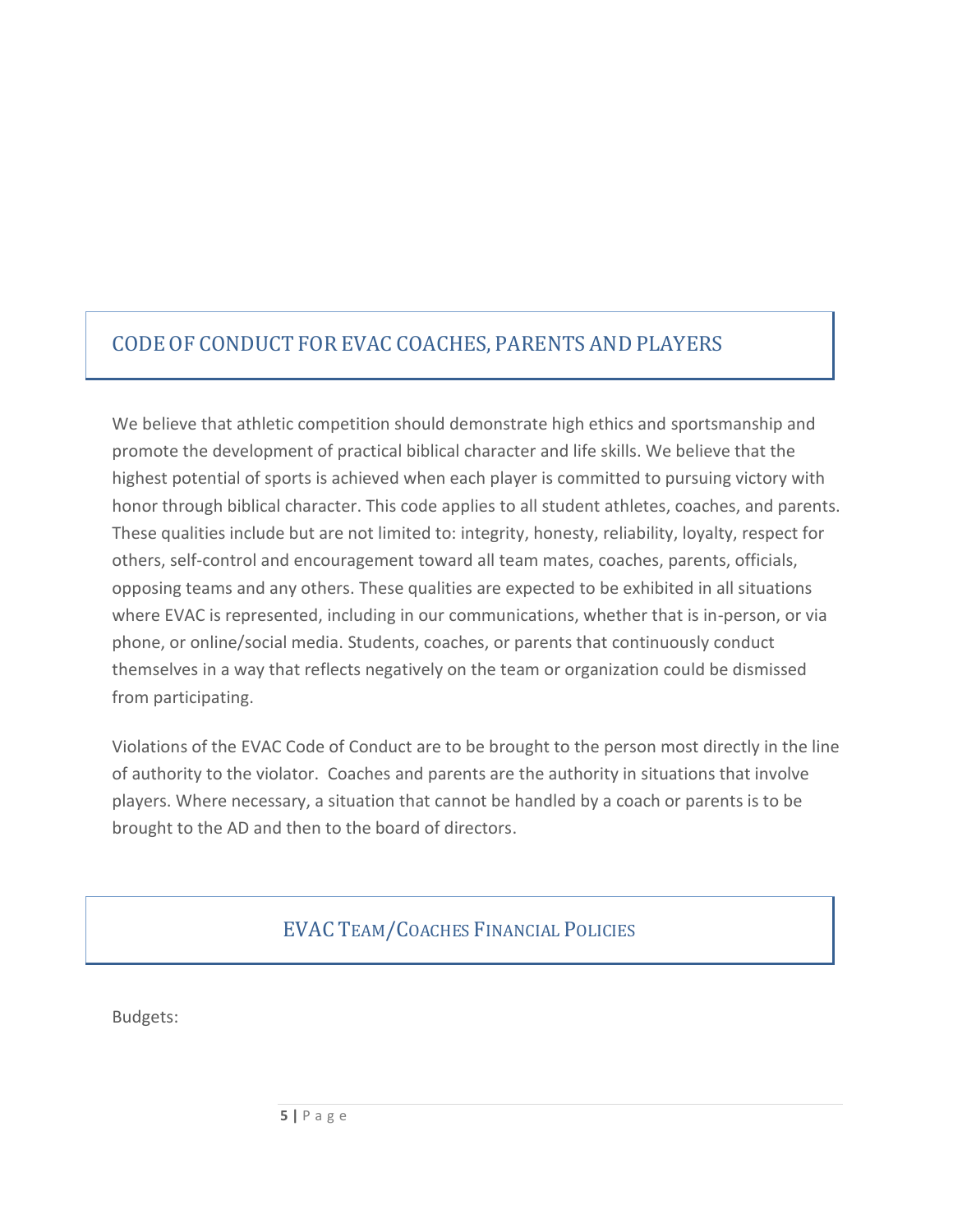- 1. Each coach will be given a budget template (Excel spreadsheet) for their season that is based on expenses incurred in the previous year.
- 2. Individual team budgets should be submitted for approval to the EVAC Athletic Director and Treasurer prior to the start of the season.
- 3. Team budgets must balance such that the expenses shall not exceed income.
- 4. Any known or anticipated donations should be identified as part of the budget process. Ideally donations will be received (check or online payment) or identified (email or letter from donor with specific pledge) prior to finalizing the team budget.
- 5. Individual team budget will be maintained by the EVAC Treasurer and will be accessible to team coaches for periodic review on request.
- 6. As the season progresses, coaches must notify the EVAC AD and Treasurer as soon as possible if expenses are expected to run over budgeted amounts.

Player Fees:

- 1. Player fees will be calculated based on the completed team budget.
- 2. Fees for each participant should be collected prior to the team's first game.
- 3. Player fees must be submitted to the EVAC Treasurer within 1 week of the team's first game.

Expenses:

- 1. Any expense over \$250 must be authorized by the AD.
- 2. Any unbudgeted expenses must be authorized by the AD.
- 3. When possible, items should be invoiced to EVAC for payment by the Treasurer.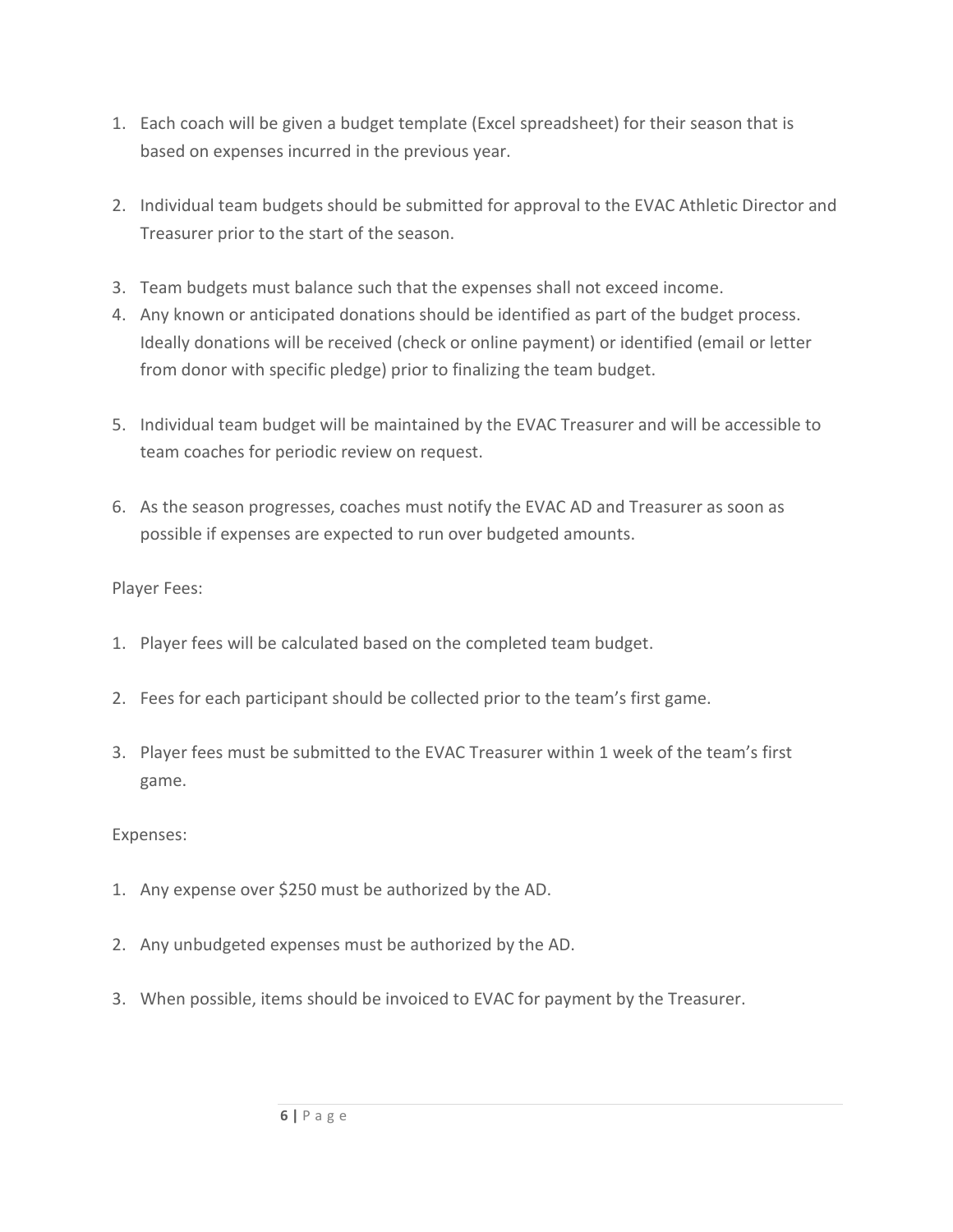4. Approved expenses paid for directly by coaches will be reimbursed. Reimbursement requests (using the expense reimbursement form) should include a copy of receipt (or payment if receipt is not available) for goods and/or services provided.

Donations:

- 1. All donations for EVAC teams shall be submitted to the Treasurer for credit to the team's account.
- 2. Coaches are not authorized to provide donation receipts for tax purposes. All donation receipts will be issued through the Treasurer.

# COACHES RESPONSIBILITIES - CHECKLIST

### **PRIOR TO SEASON STARTING**

- **□ Secure an assistant coach** if at all possible, **especially at the varsity levels**.
- **□** Complete **CAA coaching requirements** (Details on CAA website)
	- a. **One time** for entire career no matter the sport: **NFHS coaching course** (2-4 hours). Cost is \$35, reimbursable by EVAC.
	- b. **Every other year: Concussion training course**
	- **c. All assistant coaches (anyone who will be on the bench/sideline) must complete both courses**
- **□ Establish your team roster and notify any players who did not make the team personally via email, text or phone call.**
- **□ Submit roster and coach contact info to the current athletic director for approval and upload to CAA website prior to the CAA due date. Games will be suspended until roster is submitted.**
	- **a. Roster MUST BE uploaded to CAA before first game. All games played without correct roster on CAA site will be forfeited**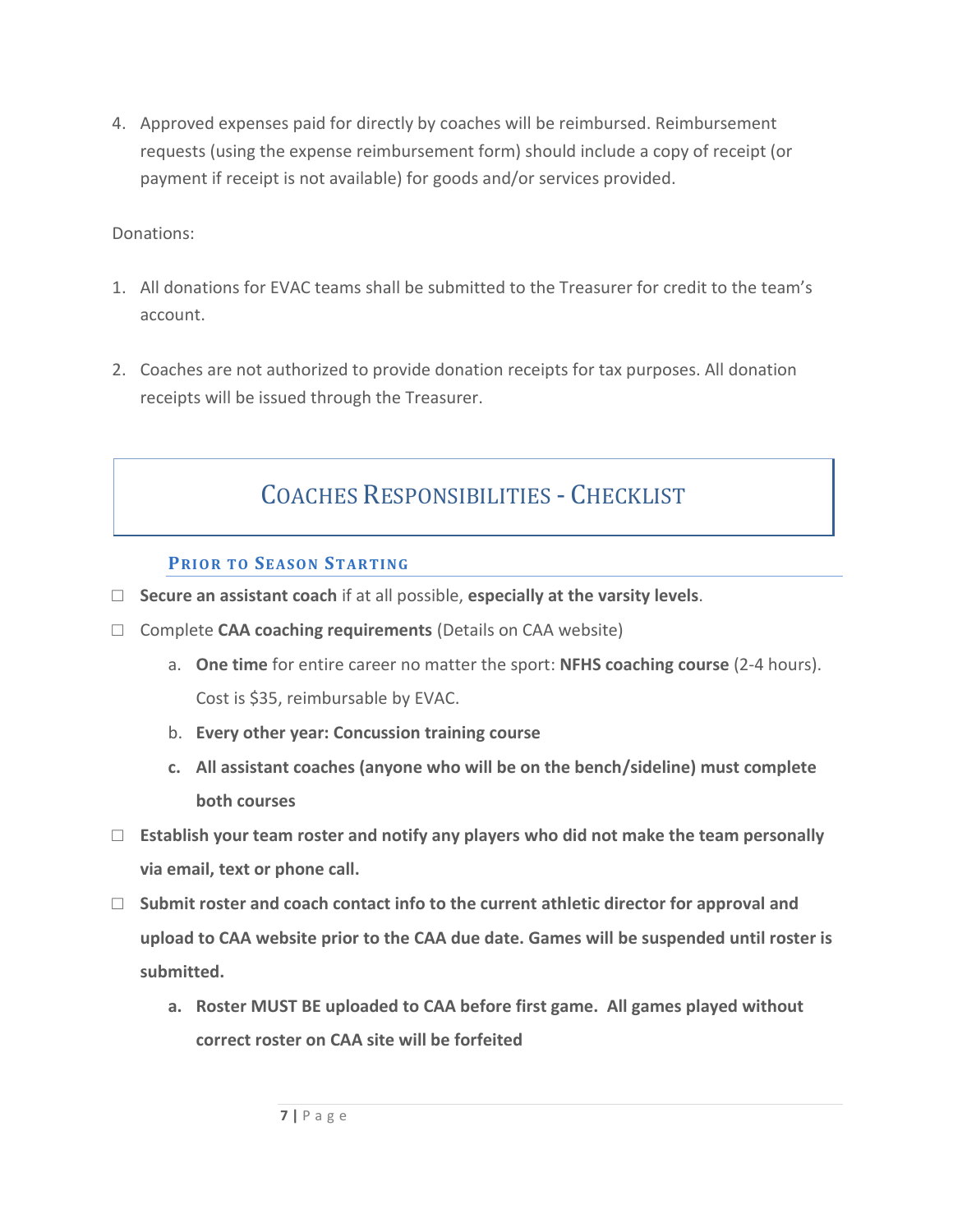**b. Rosters can be changed until about mid-season but the process is not simple.** 

**Make every effort to have a complete and accurate roster before first game.**

- **□ Once roster is approved by the AD, submit it to the current EVACsports.org webmaster.**
- **□ Submit a budget for your season to the AD and Treasurer.**
	- a. *A draft budget based on previous seasons' expenses will be provided by the Treasurer. Complete the budget to the best of your ability. You may revise your budget as the season progresses.*
	- b. *Submit budget to the AD for approval prior to start of team practices. Your team will not be allowed to practice until your budget has been submitted.*
- **□ Purchase any necessary equipment as approved in your budget.**

*Be sure to turn the receipts in to the Treasurer. Other purchases may not be reimbursed.*

- **□ Secure gyms or fields for practices and games.** More complete details in following section.
	- *a. You will need a copy of EVAC's insurance policy at the beginning of each year or when using a facility that is new to EVAC. You can obtain this from the AD or Treasurer.*
- **□ Collect player paperwork and submit to designated board member within first week of practice.** 
	- *a. All players must submit paperwork on or before the first practice including:*
		- *i. Annual Registration (Once per school year August-May)*
		- *ii. Birth Certificate (one time for entire EVAC career if collected during '15-16 season or after)*
		- *iii. For High school sports, all players must declare a grade that can not be altered. From the time a student is classified a Freshman, he/she will have 4 years of eligibility.*
		- *iv. Sports Registration/Medical Release form (for each sport)*
		- *v. Concussion Class Certification (once per school year August-May)*
		- *vi. Player Fee*
		- *vii. Uniform Deposit (to be given to the Treasurer to hold)*
- **□ Collect player fees. All fees must be received in full prior to the first game of the season.**
	- *a. Player Fees*
		- *i.* Unless otherwise approved by the Treasurer, player fees are due in full at the *beginning of the season.*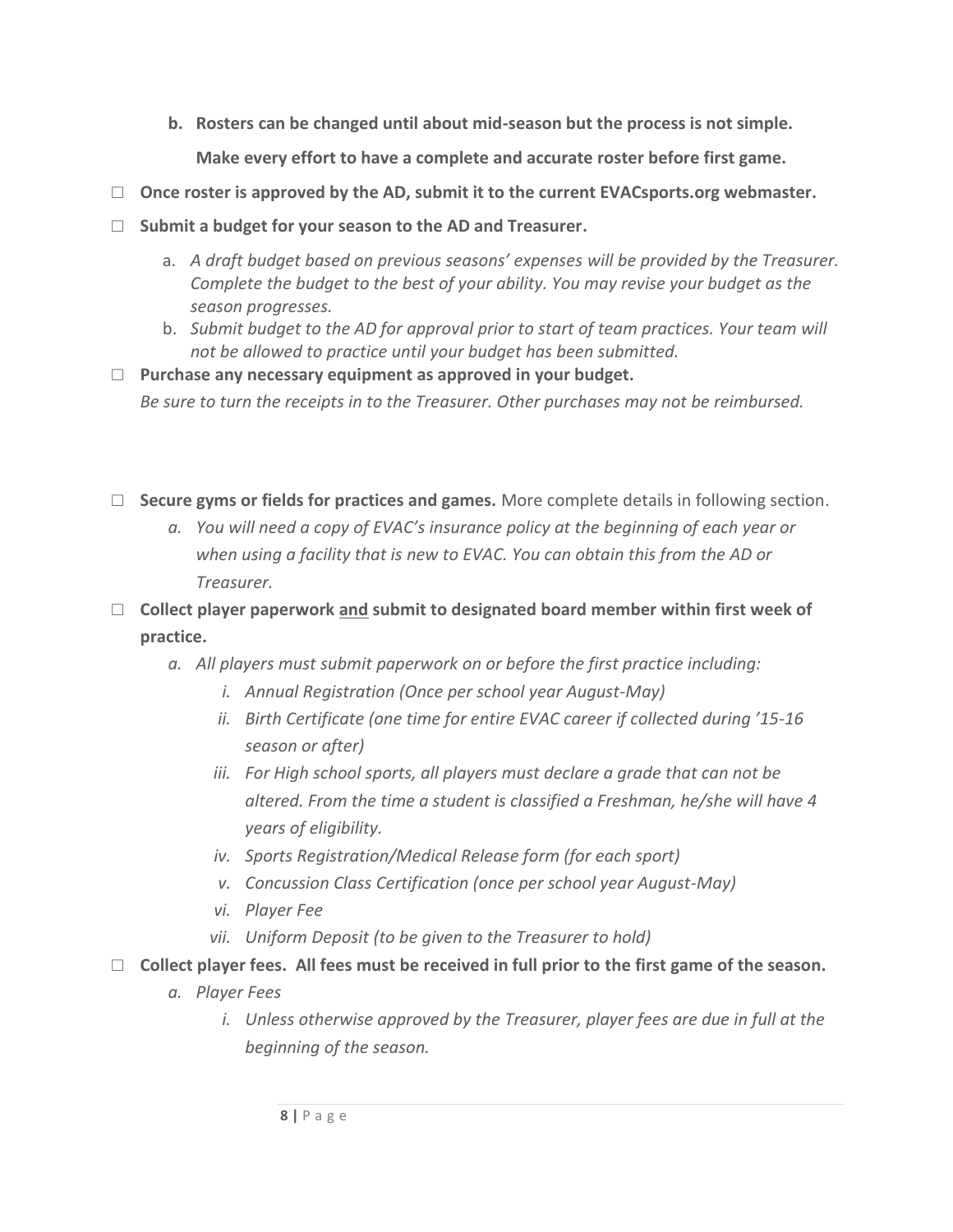- *ii. In cases where fees are higher and the season runs longer, the Treasurer may work with teams to split fees into two payments.*
- *b. Uniform Deposit*
	- *i. A separate check must be obtained to cover the cost of assigned uniform. Deposit checks will be returned when the uniform is returned in appropriate condition.*
	- *ii. It is the Treasurer's responsibility to keep these checks until the end of season when they are either returned to the parents or deposited if uniform is not returned.*
- *c. PLAYERS ARE NOT ALLOWED TO PARTICIPATE IN GAMES UNTIL ALL PAPERWORK AND FEES HAVE BEEN RECEIVED.*
- **□ Schedule games.**

The coaches are responsible for scheduling games in all sports except basketball. With basketball, the AD is responsible for scheduling games.

### **For all sports (except basketball) coaches should:**

- a. The CAA will provide a list of in conference and out of conference games that are mandatory games. Coaches can schedule additional out of conference games at their discretion up to the league allowed maximum.
	- i. The AD can assist in this process as needed.
- b. Once the schedule is complete, send the schedule to AD for upload to Arbiter and the CAA website.
	- i. Note: Having the AD responsible for upload to CAA website will serve as a "check and balance" on the accuracy of the information.

### **For basketball, coaches will support the AD efforts by:**

- a. **Notifying AD of blackout dates or timeslots to be avoided** for games.
- b. **Defining a "not before date"** for when coach wants first game of the season.
- **□ Add your practices to the website by being granted access to the Google Calendar by the current webmaster.**
	- *a. Your scheduled games will automatically be populated onto EVACsports.com through the CAA.*
- □ **Order practice T-shirts** or give sizes to the volunteer in charge of apparel if there is one.
- **□ Have a parents' meeting** at the beginning of the season.
	- a. **Make sure parents understand EVAC philosophy and expectations.**
	- b. **Clarify your specific plans and expectations for your team.**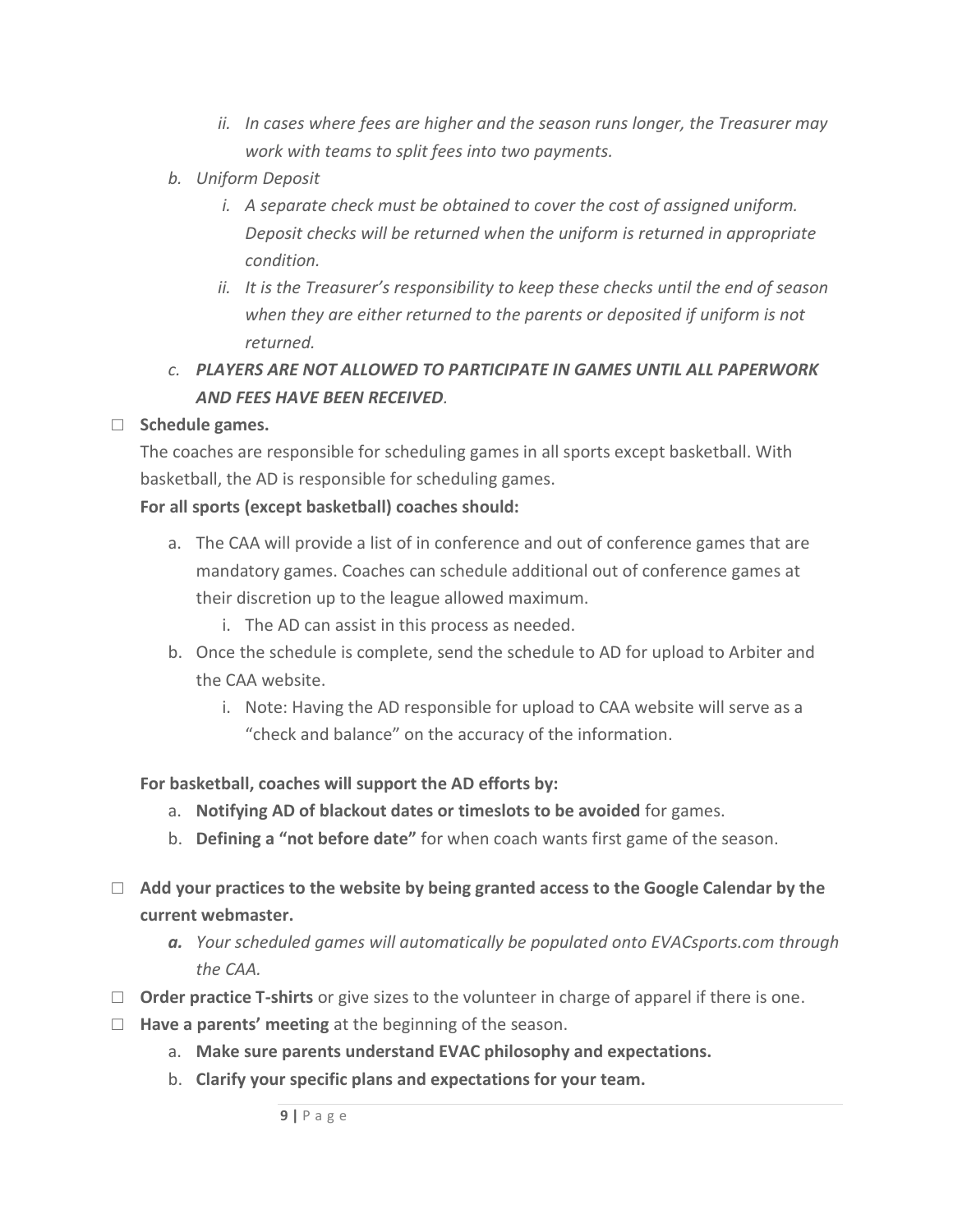- c. **NOTE for Basketball:** this is not a substitute for the EVAC wide parents meeting that is held at the beginning of basketball season. Parents should be asked to attend both meetings if possible.
- **□ Solicit a team mom** to help with administrative type duties like organizing people to collect fees and paperwork, keep score, run the clock, line judge, take pictures, organize team
	- a. FINDING A PARENT (team mom) TO HANDLE ADMINSITRATIVE ISSUES WILL IMPROVE YOUR COACHING EXPERIENCE.
- □ **Solicit parents to be in charge of fund raising** if they want to offset player fees or raise money for special tournaments or trips.

### **DURING SEASO N**

- **□** The home team is responsible to post scores to the CAA website within 24 hours of games.
	- a. AD will provide details on how to complete this simple task.
- **□ Communicate effectively** with parents and players during practice, games and via email or text (this is where a team mom can make all the difference). **You cannot over communicate.**
- **□ Turn in receipts to Treasurer** for approved expense reimbursement.
- **□ Keep the EVAC website updated** with changes in your practice schedule and double check that any game changes were accurately transferred from the CAA correctly.
- **□ Monitor the CAA website to ensure it is accurate and up to date.**
- □ Communication with CAA
	- a. **Inform the AD of changes to your schedule** that need to be communicated with CAA (via email or phone call).
	- b. You should only contact CAA representatives directly if communication is urgent and AD is not available.
- **□** Referees
	- a. All referee payments are performed by Treasurer per the CAA requirements.
	- b. Notify AD and Treasurer within 24 hours if there is a reason to suspend payment to a referee (e.g. did not show).
- **□ Report any officiating challenges** to the AD within 24 hours of game.

PROVIDE YOUR CHALLENGE IN A WRITTEN FORM AND PROVIDE ANY ADDITIONAL DOCUMENTATION AS APPROPRIATE (VIDEO, ETC.)

### **AFTER THE SEASON**